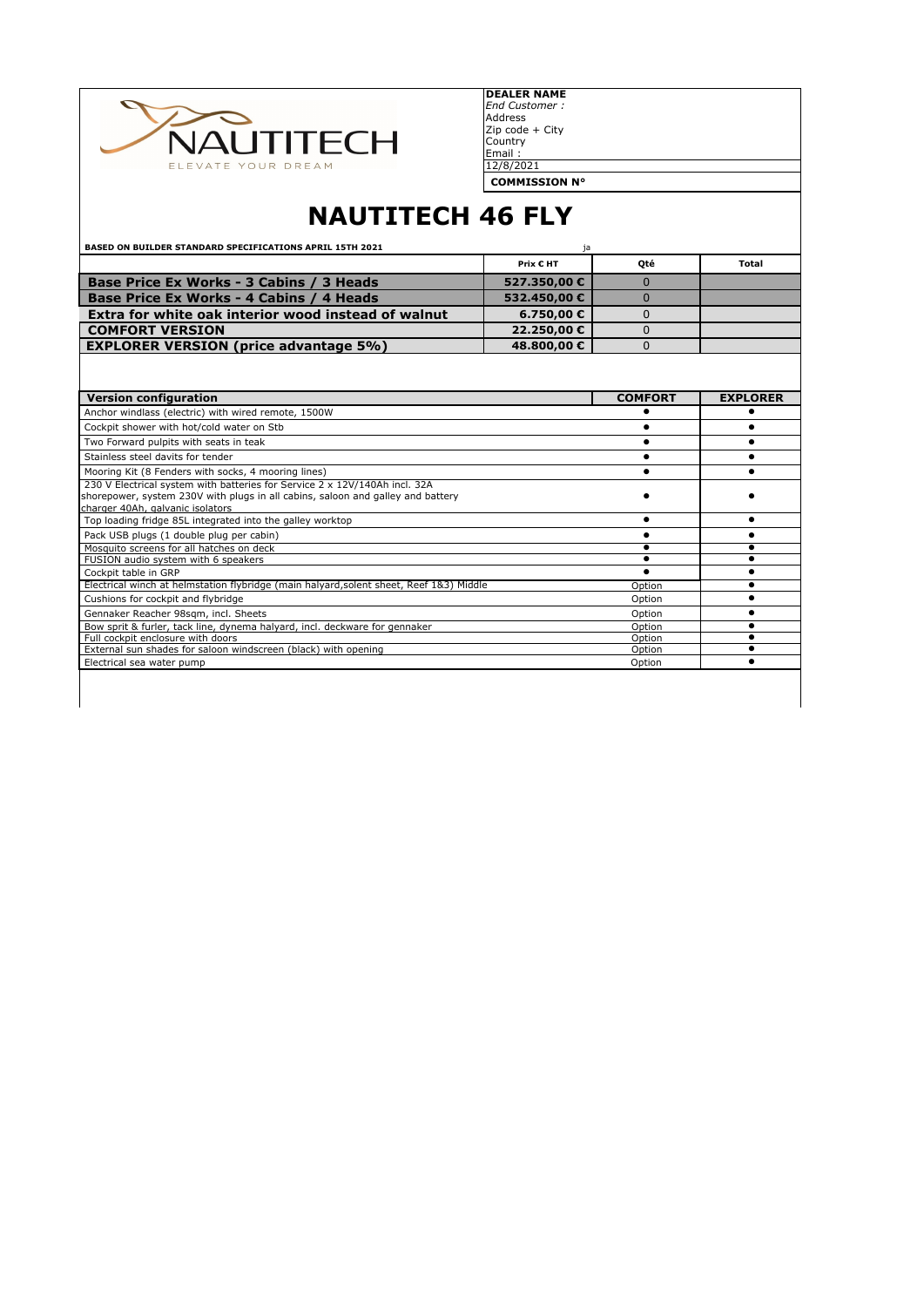| OPTIONS                                                                                                                                             | Prix € HT               | Qté                  | <b>Total</b>    |
|-----------------------------------------------------------------------------------------------------------------------------------------------------|-------------------------|----------------------|-----------------|
| <b>MOTORISATION</b>                                                                                                                                 |                         |                      |                 |
| 2 x 60hp Volvo Penta engines                                                                                                                        | 4.990,00€               | 0                    | €               |
| 2 x 3-blade folding propellers, bronze 50 Hp                                                                                                        | 3.700,00€               | $\mathbf 0$          | $\epsilon$      |
| 2 x 3-blade folding propellers, bronze 60 Hp<br><b>EQUIPEMENT DE NAVIGATION</b>                                                                     | 3.950,00€               | 0                    | $\epsilon$      |
| Lazy bag for standard mast                                                                                                                          | 1.650,00€               | $\mathbf 0$          | $\epsilon$      |
| Name of boat on Lazy bag                                                                                                                            | 450,00€                 | $\mathbf 0$          | $\epsilon$      |
| Black painted mast and boom (not in combination with Furling mast)                                                                                  | 5.100,00€               | 0                    | $\epsilon$      |
| Furling mast (full batten mainsail replaced by furling mainsail, lazy bag not compatible)                                                           | 5.680,00€               | 0                    | $\epsilon$      |
| Hydranet main and fore sail (replaces standard sails)                                                                                               | 12.300,00€              | 0                    | $\epsilon$      |
| Gennaker Reacher 98sqm, incl. Sheets<br>Bow sprit & furler, tack line, dynema halyard, incl. deckware for gennaker                                  | 5.250,00€<br>6.100,00 € | $\Omega$<br>$\Omega$ | $\epsilon$<br>€ |
| Electrical winch at helmstation flybridge(main halyard, solent sheet, Reef 183) Middle                                                              | 3.790,00€               | 0                    | C               |
| Electrical winch at helmstation flybridge (Gennaker halyard, Reef 2) Portside                                                                       | 3.790,00€               | $\Omega$             | €               |
| Electrical winch at helmstation flybridge (main sail sheet) Starboard                                                                               | 3.790,00€               | $\Omega$             | $\epsilon$      |
| GRP steering wheel, black<br>Anchor windlass remote control with chaincounter at helm station                                                       | 975,00€<br>690,00€      | $\Omega$<br>0        | €<br>€          |
| <b>UPHOLSTERY &amp; LIFESTYLE</b>                                                                                                                   |                         |                      |                 |
| Inside range choice                                                                                                                                 |                         |                      |                 |
| Upgrade comfort mattress (3c version)                                                                                                               | 2.090,00€               | $\mathbf 0$          | $\epsilon$      |
| Upgrade comfort mattress (4c version)                                                                                                               | 2.750,00€               | 0                    | $\epsilon$      |
| <b>Saloon cushions Standard</b>                                                                                                                     | Standard                |                      | Standard        |
| □ Eden Nutmeg                                                                                                                                       |                         |                      |                 |
| □ Eden Pebble                                                                                                                                       |                         |                      |                 |
| □ Eden Shadow                                                                                                                                       |                         |                      |                 |
| <b>Saloon cushions Ultraleather</b>                                                                                                                 | 650,00€                 | 0                    | €               |
| □ White                                                                                                                                             |                         |                      |                 |
| □ Beige<br>□ Taupe                                                                                                                                  |                         |                      |                 |
| <b>Saloon cushions Leather</b>                                                                                                                      | 2.070,00€               | 0                    | €               |
| □ Sand                                                                                                                                              |                         |                      |                 |
| □ Cappucino                                                                                                                                         |                         |                      |                 |
| □ Slate Gray                                                                                                                                        |                         |                      |                 |
| Outside color choice:                                                                                                                               | Optionnel               |                      |                 |
| □ Eden Nutmeg                                                                                                                                       |                         |                      |                 |
| □ Eden Pebble                                                                                                                                       |                         |                      |                 |
| □ Eden Shadow                                                                                                                                       |                         |                      |                 |
|                                                                                                                                                     |                         |                      |                 |
| Signature                                                                                                                                           |                         | 0                    | €               |
| Upgrade for In&Out SIGNATURE Upholstery with decorative cushions<br>Set of custom bedding for 3 cabin-version                                       | 2.050,00€<br>2.150,00€  | 0                    | $\epsilon$      |
| Set of custom bedding for 4 cabin-version                                                                                                           | 2.830,00€               | 0                    | €               |
| Set of 6 bathroom towels - white with Nautitech Manta Ray embroidery (2 guests, 2 toilets                                                           |                         |                      |                 |
| and 2 baths) - unit price per set                                                                                                                   | 220,00€                 | 0                    | €               |
| Set of 8 socks for fender - Black with white Nautitech embroidery                                                                                   | 480,00€                 | 0                    | $\epsilon$      |
| Upgrade of gennaker with printing of Nautitech Manta Ray (gold) and 46 (black)<br>Upgrade for leather covered handrail in the companion way         | 3.050,00€               | 0<br>0               | $\epsilon$<br>€ |
| <b>EXTERIOR EQUIPMENT</b>                                                                                                                           | 520,00€                 |                      |                 |
| Deck/Cockpit                                                                                                                                        |                         |                      |                 |
| Synthetic-teak in cockpit and aft platforms                                                                                                         | 10.790,00€              | 0                    | $\epsilon$      |
| Teak in cockpit and aft platforms<br>Frontdeck Lounge: Bar/storage box for front deck lounge with integrated cupholders -                           | 12.570,00€              | 0                    | €               |
| Foldable 3 part cushions convertible into lounge area - 2 secret lights - teak cover on chain                                                       | 5.780,00€               | 0                    | $\epsilon$      |
| path                                                                                                                                                |                         |                      |                 |
| ull cockpit enclosure with doors-<br>Additional sun net for cockpit enclosure (only together with cockpit enclosure)                                | 4.300,00€<br>1.400,00€  | 0<br>0               | €<br>$\epsilon$ |
| External sun shades for saloon windscreen (black) with opening                                                                                      | 1.650,00€               | 0                    | €               |
| Cushions for cockpit seats and aft bench                                                                                                            | 4.370,00€               | 0                    | €               |
| Cockpit table convertible into lounge area (upholstery included)<br>Cockpit table in teak 10 pers (1,73m X 0,79m)                                   | 2.350,00€<br>1.660,00€  | 0<br>0               | €<br>€          |
| Plancha gaz on the cockpit back balcony with protection cover                                                                                       | 2.750,00€               | 0                    | $\epsilon$      |
| <b>FLYBRIDGE</b>                                                                                                                                    |                         |                      |                 |
| Lounge coffee table convertible into sun bath (upholstery included)                                                                                 | 2.950,00€               | 0                    | €               |
| Bimini full flybridge<br>Helmstation protection (steering wheel + console)                                                                          | 15.900,00€<br>880,00€   | $\mathbf 0$<br>0     | $\epsilon$<br>€ |
| Fridge drawer in flybridge 36L, 12V                                                                                                                 | 1.850,00€               | 0                    | $\epsilon$      |
| Cushions for flybridge and helmstation seat                                                                                                         | 4.050,00€               | 0                    | €               |
| <b>INTERIOR EQUIPMENT</b>                                                                                                                           |                         |                      |                 |
| Blinds for cabin hull windows                                                                                                                       | 1.930,00€               | 0                    | $\epsilon$      |
| Saloon Blinds<br>Saloon table foldable convertible into coffee table                                                                                | 7.500,00€<br>2.590,00€  | 0<br>0               | $\epsilon$<br>€ |
| Saloon table convertible into lounge bed (manual - cushion included)                                                                                | 1.700,00€               | 0                    | $\epsilon$      |
| Extra berth in portside forepeak incl. mattress, white gelcoat finishing, ventilation, light and                                                    | 2.150,00€               | 0                    | $\epsilon$      |
| access to front cabin (only with 4 Cabins version)<br>Extra berth in starboard forepeak incl. mattress, white gelcoat finishing, ventilation, light |                         |                      |                 |
| and access to front cabin                                                                                                                           | 2.150,00€               | 0                    | $\epsilon$      |
| <b>COMFORT &amp; APPLIANCES</b>                                                                                                                     |                         |                      |                 |
| Watermaker 60L/h 12V                                                                                                                                | 14.730,00€              | 0                    | €               |
| Watermaker 100L/h DUO- 12V/220V<br>Electrical sea water pump                                                                                        | 18.450,00€<br>680,00€   | 0<br>0               | $\epsilon$<br>€ |
| Upgrade Flush 2 drawer stainless steel Fridge 104L /Freezer 78L (replaces 182L Fridge)                                                              | 740,00€                 | 0                    | $\epsilon$      |
|                                                                                                                                                     | 2.390,00€               | $\Omega$             | $\epsilon$      |
| Freezer 55L 12V<br>Washing machine 3kg 220V                                                                                                         | 2.200,00€               | 0                    | $\epsilon$      |
| Dishwasher 220V 6pax                                                                                                                                | 2.050,00€               | 0                    | $\epsilon$      |
| Microwave oven 220V                                                                                                                                 | 320,00€                 | 0<br>0               | €               |
| Fans 12V (1 per cabin / 2 in saloon)<br>Reversible air-conditioning 230V - 4 cabins                                                                 | 1.100,00€               |                      | C               |
| (cooling + heating function /outlet in saloon and each cabin)                                                                                       | 28.250,00€              | 0                    | $\epsilon$      |
| Reversible air-conditioning 230V - 3 cabins<br>(cooling + heating function /outlet in saloon and each cabin)                                        | 27.350,00€              | 0                    | $\epsilon$      |
| Heating system, hot water (outlet in each cabin, head and saloon) - 4 cabins                                                                        | 14.720,00€              | 0                    | $\epsilon$      |
| Heating system, hot water (outlet in each cabin, head and saloon) - 3 cabins                                                                        | 15.690,00€              | 0                    | $\epsilon$      |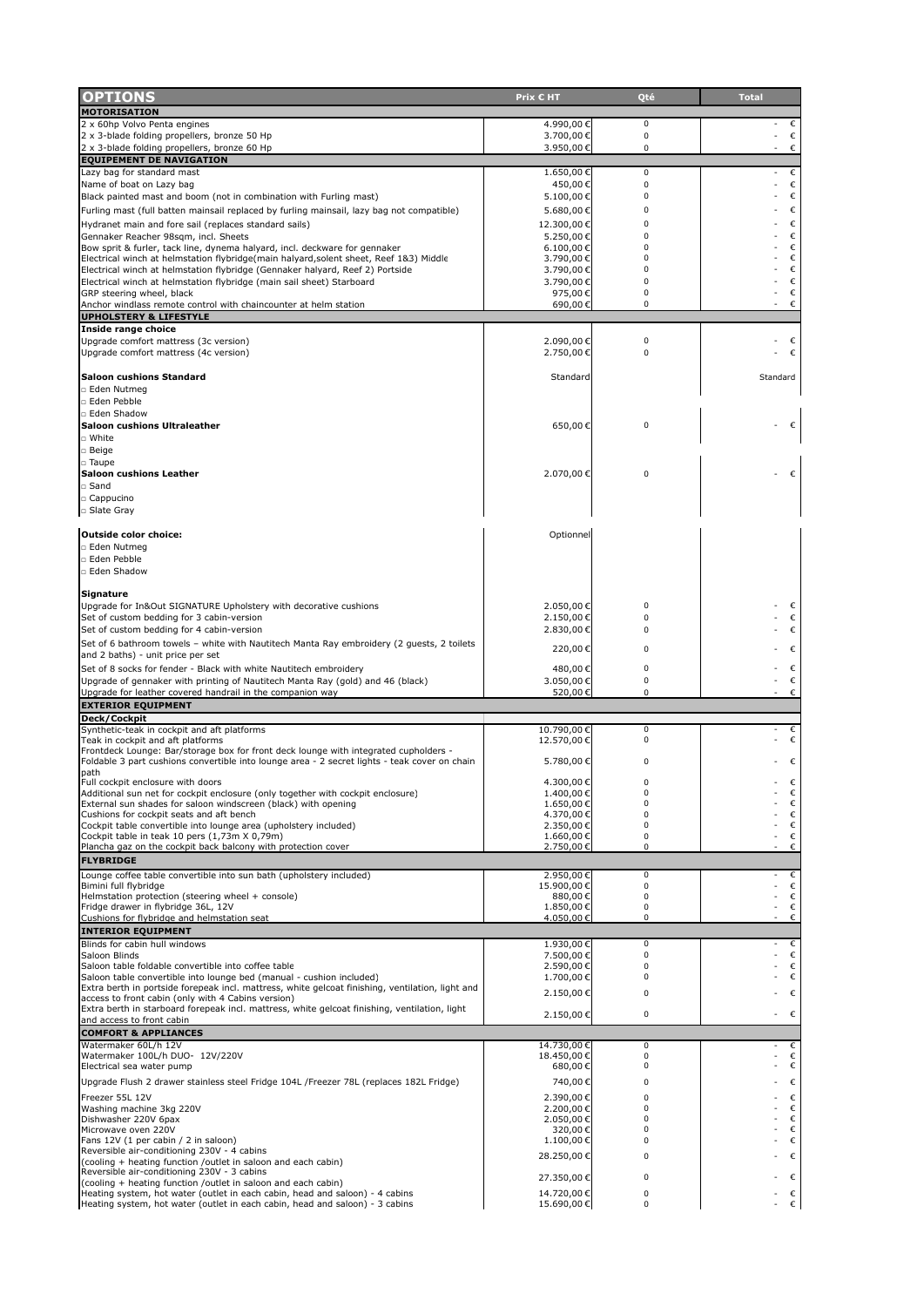| Electrical toilet, seawater flush (per unit - specify location)                                              | 1.050,00€              | $\pmb{0}$   | $\epsilon$<br>÷. |
|--------------------------------------------------------------------------------------------------------------|------------------------|-------------|------------------|
| Electrical toilet, freshwater flush (per unit - specify location)                                            | 1.160,00€              | $\mathbf 0$ | $\epsilon$       |
| <b>ELECTRICITY &amp; LIGHTING</b>                                                                            |                        |             |                  |
| 1 Additional service batterie 140A and charger 40A                                                           | 1.750,00€              | $\mathbf 0$ | €                |
| Inverter 2000W connected to boardnet incl. Switch                                                            | 2.600,00€              | $\mathbf 0$ | €                |
| (Additional service batterie 140A and charger 40A compulsory)<br>Indirect lighting in saloon                 |                        | $\mathbf 0$ | $\epsilon$       |
| White courtesy LED lights in cockpit and aftdeck                                                             | 1.100,00€<br>1.300,00€ | $\Omega$    | $\epsilon$       |
| Two LED spreaders lights (standard mast only)                                                                | 970,00€                | 0           | $\epsilon$       |
| Two LED spotlights under the bridgedeck                                                                      | 2.020,00€              | $\Omega$    | C                |
| Underwaterlighting 2 x 21W White                                                                             | 4.150,00€              | 0           | €                |
| Solar panels 3 x 150 W on roof extension                                                                     | 5.090,00€              | $\pmb{0}$   | $\epsilon$       |
| Generator ONAN 7KW + monitoring + maintenance kit                                                            | 21.500,00€             | $\pmb{0}$   | $\epsilon$       |
| <b>NAVIGATION PACK &amp; MULTIMEDIA</b>                                                                      |                        |             |                  |
| <b>Nav-Pack Cruise</b>                                                                                       | 14.590,00 €            | 0           | €<br>-           |
| 2 x B&G Triton Displays (1 at chart table /1 at fly helmstation)                                             |                        |             |                  |
| with Speed-, Depth-, Wind-Transducer                                                                         |                        |             |                  |
| 2 x B&G Zeus 9" Chartplotter (1 at chart table /1 at fly helmstation)                                        |                        |             |                  |
| B&G Autopilot, B&G Autopilot control unit (fly helmstation)                                                  |                        |             |                  |
| B&G V60 VHF incl. Antenna, AIS Transmitter/Receiver integrated (chart table)                                 |                        |             |                  |
| B&G H60 wireless VHF unit (fly helmstation)                                                                  |                        |             |                  |
| <b>Nav-Pack Advanced</b>                                                                                     | 19.620,00 €            | $\mathbf 0$ |                  |
| includes Nav-Pack Cruise plus additional                                                                     |                        |             |                  |
| 1 x extra B&G Autopilot control unit (1 at chart table /1 at fly helmstation)                                |                        |             |                  |
| 2 x B&G Zeus 12" chartplotter instead of 9" (1 at chart table /1 at fly helmstation)                         |                        |             |                  |
| NMEA Connector for PC (chart table)                                                                          |                        |             |                  |
| B&G Forward scan                                                                                             |                        |             |                  |
| B&G camera under flybridge                                                                                   | 2.190,00€              | $\mathsf 0$ | €                |
| B&G HALO 20+ Radar antenna                                                                                   | 2.890,00€              | $\mathbf 0$ | €                |
| Pre installation for TV 220V in saloon (antenna and plug)                                                    | 1.080,00€              | $\pmb{0}$   | $\epsilon$       |
| TV 220V in saloon incl. bracket, antenna                                                                     | 2.060,00€              | $\mathbf 0$ | $\epsilon$       |
| TV 220V in owner cabin incl. bracket, antenna                                                                | 2.060,00€              | $\pmb{0}$   | $\epsilon$       |
| <b>60 HZ OPTIONS</b>                                                                                         |                        |             |                  |
| Upgrade Electrical pack 110V                                                                                 | 3.200,00€              | $\Omega$    | $\epsilon$       |
| Watermaker 100L/h DUO- 12V/110V                                                                              | 18.450,00€             | $\Omega$    | €                |
| Reversible air-conditioning 110V - 4 cabins                                                                  | 28.800,00€             | $\Omega$    | $\epsilon$       |
| (cooling + heating function /outlet in saloon and each cabin)<br>Reversible air-conditioning 110V - 3 cabins |                        |             |                  |
| (cooling + heating function /outlet in saloon and each cabin)                                                | 27.500,00€             | $\Omega$    | €                |
| Generator ONAN + monitoring 9KVA-60Hz under 110V                                                             | 24.300,00€             | $\Omega$    | $\epsilon$       |
| Inverter 2000W 110V connected to boardnet incl. Switch                                                       |                        |             |                  |
| (Additional service batterie 140A and charger 40A compulsory)                                                | 2.600,00€              | $\Omega$    | €                |
| Pre installation for TV 110V in saloon                                                                       | 1.080,00€              | $\Omega$    | $\epsilon$       |
| Pre installation for TV 110V in owner cabin                                                                  | 1.080,00€              | $\Omega$    | €                |
| Pre installation washing machine                                                                             | 430,00€                | 0           | $\epsilon$       |
| Pre installation micro wave                                                                                  | 200,00€                | 0           | $\epsilon$       |
| <b>SAFETY EQUIPMENT AND DELIVERY</b>                                                                         |                        |             |                  |
| 20kg Delta-Anchor, galvanized, chain Ø 10mm, length 70m with crow's feet                                     | 1.500,00€              | 0           | €                |
| Dinghy 3,4m (Hypalon) with 15hp Honda outboard engine                                                        | 11.890,00€             | 0           | €                |
| 6 pax life raft cat. A with security pack for 6 crew                                                         | 4.730,00€              | $\Omega$    | €                |
| 12 pax Life raft cat. A with security pack for 12 crew                                                       | 5.100,00€              | $\Omega$    | $\epsilon$       |
| Antifouling SEAJET PRO (cold water)                                                                          | 3.900,00€              | $\Omega$    | €                |
| Antifouling PLATINIUM (tropical water)                                                                       | 5.350,00€              | $\Omega$    | €                |
| Copper coat                                                                                                  | 8.400,00€              | 0           | €                |
| Delivery in La Rochelle Marina (1 week harbour incl.)                                                        | 9.300,00€              | $\mathbf 0$ | €                |
| Preparation for seafreight (mast in 2 parts)                                                                 | 7.500,00€              | 0           | €                |
| Administrative papers (without Francization taxes and export fees except T2L)                                | 480,00€                | 0           | €                |
|                                                                                                              | <b>Total excl. VAT</b> |             | €                |
|                                                                                                              |                        |             |                  |
|                                                                                                              | 20% deposit at order   |             | €                |

**20% two months before delivery - exercise in the set of the set of the set of the set of the Balance 15 days before loading date EX Yard**  $\overline{\phantom{a}}$  **<b>6** 

**Estimated date of delivery :(will be confirmed upon reception of order):** REMARKS : Official schedule payment will be precised when delivery date will have been determinated.

**COMMENTS:** Requested delivery date:

**REMARK : Upon receipt of our order confirmation, please check and advise immediatly if any discrepancies. The boat will be built according to this order confirmation**

The undersigned declares to agree with the order form and to accept general sales conditions to approve them and to buy the goods above.

**NAUTITECH CATAMARANS SAS** 

 *Signature with "read and approved" mention* 

*All prices are in EUROS EX Works Rochefort (17300 - France) Incoterms 2000 Version 03/2021 - Valid as of AUGUST 11TH 2021 Date of issue :AUGUST 11TH 2021 - the previous price list loses its validity.*

All weights and measurements are calculation based upon construction documents. The brochure is intended for advertisement only and is not part of a contract, warranty or of an offer. We reserve the right to modify or impr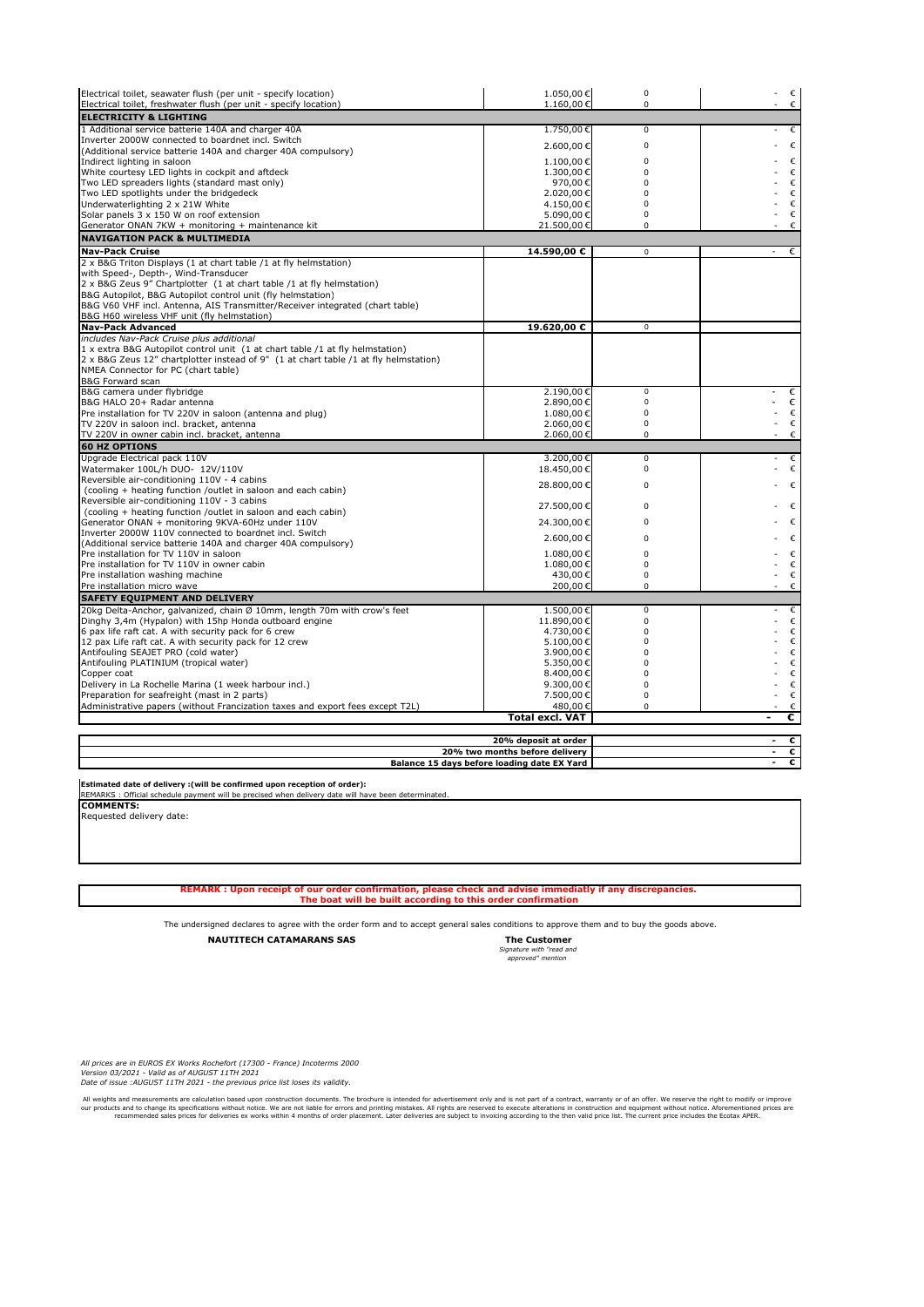





| Base Price Ex Works - 3 Cabins / 3 Heads            | Price excl. VAT, EUROS<br>527.350,00 € |
|-----------------------------------------------------|----------------------------------------|
| Base Price Ex Works - 4 Cabins / 4 Heads            | 532.450.00 €                           |
| Extra for white oak interior wood instead of walnut | 6.750,00 $\in$                         |
| COMFORT VERSION                                     | $22.250,00 \in$                        |
| EXPLORER VERSION (price advantage 5%)               | 48.800,00 $\in$                        |

| Version configuration                                                                                                                                                                             | <b>COMFORT</b> | <b>EXPLORER</b> |
|---------------------------------------------------------------------------------------------------------------------------------------------------------------------------------------------------|----------------|-----------------|
| Anchor windlass (electric) with wired remote, 1500W                                                                                                                                               |                |                 |
| Cockpit shower with hot/cold water on Stb                                                                                                                                                         |                |                 |
| Two Forward pulpits with seats in teak                                                                                                                                                            |                |                 |
| Stainless steel davits for tender                                                                                                                                                                 |                |                 |
| Mooring Kit (8 Fenders with socks, 4 mooring lines)                                                                                                                                               |                |                 |
| 230 V Electrical system with batteries for Service 2 x 12V/140Ah<br>incl. 32A shorepower, system 230V with plugs in all cabins, saloon and<br>galley and battery charger 40Ah, galvanic isolators |                |                 |
| Top loading fridge 85L integrated into the galley worktop                                                                                                                                         |                |                 |
| Pack USB plugs (1 double plug per cabin)                                                                                                                                                          |                |                 |
| Mosquito screens for all hatches on deck                                                                                                                                                          |                |                 |
| FUSION audio system with 6 speakers                                                                                                                                                               |                |                 |
| Cockpit table in GRP                                                                                                                                                                              |                |                 |
| Electrical winch at helmstation flybridge (main halyard, solent sheet, Reef 1&3) Middle                                                                                                           | Option         |                 |
| Cushions for cockpit and flybridge                                                                                                                                                                | Option         |                 |
| Gennaker Reacher 98sqm, incl. Sheets                                                                                                                                                              | Option         |                 |
| Bow sprit & furler, tack line, dynema halyard, incl. deckware for<br>qennaker                                                                                                                     | Option         |                 |
| Full cockpit enclosure with doors                                                                                                                                                                 | Option         |                 |
| External sun shades for saloon windscreen (black) with opening                                                                                                                                    | Option         |                 |
| Electrical sea water pump                                                                                                                                                                         | Option         |                 |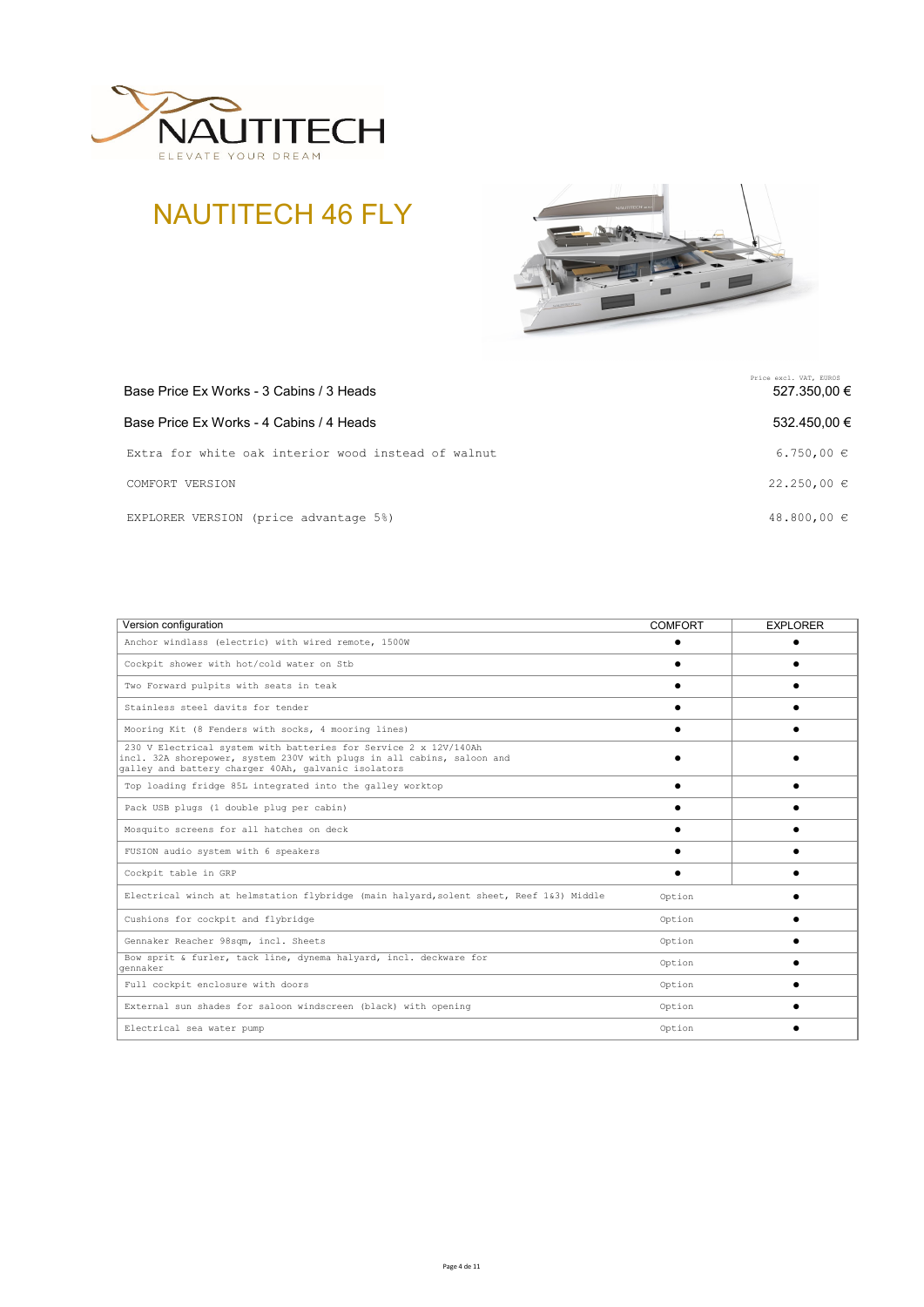| <b>MOTORISATION</b>                            | Price excl. VAT, EUROS |
|------------------------------------------------|------------------------|
| □ 2 x 60hp Volvo Penta engines                 | $4.990.00 \in$         |
| □ 2 x 3-blade folding propellers, bronze 50 Hp | $3.700.00 \in$         |
| □ 2 x 3-blade folding propellers, bronze 60 Hp | $3.950,00 \in$         |
|                                                |                        |

|                     | <b>EQUIPEMENT DE NAVIGATION</b>                                                                                                                                                             |                  |
|---------------------|---------------------------------------------------------------------------------------------------------------------------------------------------------------------------------------------|------------------|
| □                   | Lazy bag for standard mast                                                                                                                                                                  | $1.650,00 \in$   |
| □                   | Name of boat on Lazy bag                                                                                                                                                                    | 450,00 €         |
| □                   | Black painted mast and boom (not in combination with Furling mast)                                                                                                                          | $5.100,00 \in$   |
| П                   | Furling mast (full batten mainsail replaced by furling mainsail, lazy bag not compatible)                                                                                                   | 5.680,00 €       |
| □                   | Hydranet main and fore sail (replaces standard sails)                                                                                                                                       | 12.300,00 €      |
| $\Box$<br>VE        | Gennaker Reacher 98sqm, incl. Sheets                                                                                                                                                        | $5.250,00 \in$   |
| $\Box$<br>VE        | Bow sprit & furler, tack line, dynema halyard, incl. deckware for gennaker                                                                                                                  | $6.100,00 \in$   |
| $\Box$<br><b>VE</b> | Electrical winch at helmstation flybridge (main halyard, solent sheet, Reef 1&3) Middle                                                                                                     | 3.790,00 €       |
|                     | <u>riectiicai winch at neimstation ilyoriuge (Gennaket nalyaru, Keel 2)</u><br>Porteide                                                                                                     | 3.790,00 €       |
| $\Box$              | Electrical winch at helmstation flybridge (main sail sheet) Starboard                                                                                                                       | $3.790,00 \in$   |
| $\Box$              | GRP steering wheel, black                                                                                                                                                                   | 975,00 $\in$     |
| $\Box$              | Anchor windlass remote control with chaincounter at helm station                                                                                                                            | 690,00 €         |
|                     | <b>UPHOLSTERY &amp; LIFESTYLE</b>                                                                                                                                                           |                  |
|                     | Inside range choice                                                                                                                                                                         |                  |
| □                   | Upgrade comfort mattress (3c version)                                                                                                                                                       | $2.090,00 \in$   |
| П                   | Upgrade comfort mattress (4c version)                                                                                                                                                       | 2.750,00 €       |
| □                   | Saloon cushions Standard                                                                                                                                                                    | Standard         |
|                     | □ Eden Nutmeg                                                                                                                                                                               |                  |
|                     | □ Eden Pebble                                                                                                                                                                               |                  |
|                     | □ Eden Shadow                                                                                                                                                                               |                  |
| п                   | Saloon cushions Ultraleather                                                                                                                                                                | 650,00 €         |
|                     | □ White                                                                                                                                                                                     |                  |
|                     | $\square$ Beige                                                                                                                                                                             |                  |
|                     | $\Box$ Taupe                                                                                                                                                                                |                  |
|                     | Saloon cushions Leather                                                                                                                                                                     | $2.070,00 \in$   |
|                     | $\Box$ Sand                                                                                                                                                                                 |                  |
|                     | □ Cappucino                                                                                                                                                                                 |                  |
|                     | □ Slate Gray                                                                                                                                                                                |                  |
| п                   | Outside color choice:                                                                                                                                                                       | Optionnel        |
|                     | □ Eden Nutmeg                                                                                                                                                                               |                  |
|                     | □ Eden Pebble                                                                                                                                                                               |                  |
|                     | □ Eden Shadow                                                                                                                                                                               |                  |
|                     | Signature                                                                                                                                                                                   |                  |
| П                   | Upgrade for In&Out SIGNATURE Upholstery with decorative cushions                                                                                                                            | $2.050,00 \in$   |
| □                   | Set of custom bedding for 3 cabin-version                                                                                                                                                   | $2.150,00 \in$   |
| □                   | Set of custom bedding for 4 cabin-version                                                                                                                                                   | 2.830,00 €       |
| □                   | bet or a nathroom towers - white with wautiteth manta way emproruery (2 guests, 2 torrets and 2 baths)<br><u>nrice ner set</u>                                                              | 220,00 €         |
| □                   | Set of 8 socks for fender - Black with white Nautitech embroidery                                                                                                                           | 480,00 €         |
| $\Box$              | Upgrade of gennaker with printing of Nautitech Manta Ray (gold) and 46 (black)                                                                                                              | 3.050,00 $\in$   |
| П                   | Upgrade for leather covered handrail in the companion way                                                                                                                                   | 520,00 €         |
|                     | <b>EXTERIOR EQUIPMENT</b>                                                                                                                                                                   |                  |
|                     | Deck/Cockpit                                                                                                                                                                                |                  |
| □                   | Synthetic-teak in cockpit and aft platforms                                                                                                                                                 | 10.790,00 €      |
| □                   | Teak in cockpit and aft platforms                                                                                                                                                           | 12.570,00€       |
| □                   | rrontaeck Lounge: Bar/Storage Dox for front deck founge with integrated cuphorders<br>Foldable 3 part cushions convertible into lounge area - 2 secret lights - teak cover on<br>chain nath | 5.780,00 €       |
| ve □                | Full cockpit enclosure with doors<br>madicional sun net for cockpit encrosure (only cogether with cockpit                                                                                   | $4.300,00 \in$   |
| □                   | anglasurel                                                                                                                                                                                  | $1.400,00 \in$   |
| n<br>$\overline{r}$ | External sun shades for saloon windscreen (black) with opening                                                                                                                              | $1,650,00$ $\in$ |

| VF | External sun shades for saloon windscreen (black) with opening   | $1.650.00 \in$ |
|----|------------------------------------------------------------------|----------------|
| VE | Cushions for cockpit seats and aft bench                         | $4.370.00 \in$ |
|    | Cockpit table convertible into lounge area (upholstery included) | 2,350,00 €     |
|    | Cockpit table in teak 10 pers (1,73m X 0,79m)                    | $1.660.00 \in$ |
|    | Plancha gaz on the cockpit back balcony with protection cover    | 2.750,00 €     |

# **FLYBRIDGE**

|    | Lounge coffee table convertible into sun bath (upholstery included) | $2,950,00 \in$  |
|----|---------------------------------------------------------------------|-----------------|
|    | Bimini full flybridge                                               | $15.900.00 \in$ |
|    | Helmstation protection (steering wheel + console)                   | 880,00 $\in$    |
|    | Fridge drawer in flybridge 36L, 12V                                 | $1.850.00 \in$  |
| VE | Cushions for flybridge and helmstation seat                         | $4.050.00 \in$  |

٦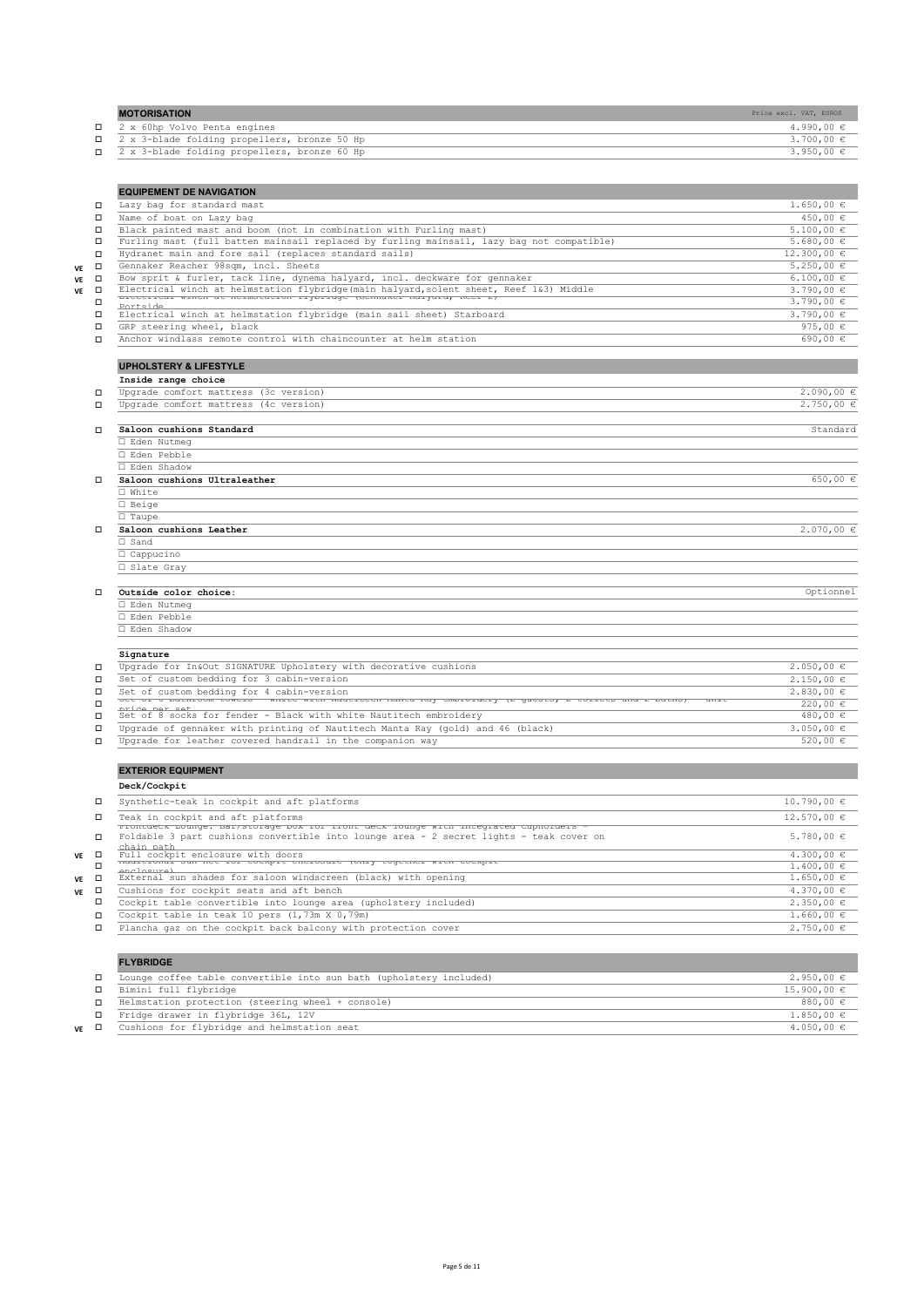|        | <b>INTERIOR EQUIPMENT</b>                                                                                                                              | Price excl. VAT, EUROS |                |
|--------|--------------------------------------------------------------------------------------------------------------------------------------------------------|------------------------|----------------|
| □      | Blinds for cabin hull windows                                                                                                                          |                        | $1.930,00 \in$ |
| □      | Saloon Blinds                                                                                                                                          |                        | $7.500,00 \in$ |
| □      | Saloon table foldable convertible into coffee table                                                                                                    |                        | $2,590,00 \in$ |
| $\Box$ | Saloon table convertible into lounge bed (manual - cushion included)                                                                                   |                        | $1.700.00 \in$ |
| $\Box$ | Extra berth in portside forepeak incl. mattress, white gelcoat finishing, ventilation,<br>light and access to front cabin (only with 4 Cabins version) |                        | $2.150.00 \in$ |
| $\Box$ | Extra berth in starboard forepeak incl. mattress, white gelcoat finishing, ventilation,<br>light and access to front cabin                             |                        | $2.150.00 \in$ |

|              | <b>COMFORT &amp; APPLIANCES</b>                                                                                    |                |
|--------------|--------------------------------------------------------------------------------------------------------------------|----------------|
| □            | Watermaker 60L/h 12V                                                                                               | 14.730,00 €    |
| □            | Watermaker 100L/h DUO- 12V/220V                                                                                    | 18.450,00 €    |
| $\Box$<br>VE | Electrical sea water pump                                                                                          | $680.00 \in$   |
| □            | Upgrade Flush 2 drawer stainless steel Fridge 104L /Freezer 78L (replaces 182L Fridge)                             | 740,00 €       |
| п            | Freezer 55L 12V                                                                                                    | $2.390,00 \in$ |
| □            | Washing machine 3kg 220V                                                                                           | $2,200,00 \in$ |
| □            | Dishwasher 220V 6pax                                                                                               | $2.050,00 \in$ |
| □            | Microwaye oven 220V                                                                                                | 320,00 €       |
| □            | Fans 12V (1 per cabin / 2 in saloon)                                                                               | $1.100,00 \in$ |
| □            | Reversible air-conditioning 230V - 4 cabins<br>(cooling + heating function /outlet in saloon and each cabin)       | 28.250,00 €    |
| □            | Reversible air-conditioning 230V - 3 cabins<br>(cooling + heating function /outlet in saloon and each cabin)       | 27.350,00€     |
| □            | Heating system, hot water (outlet in each cabin, head and saloon) - 4 cabins                                       | 14.720,00 €    |
| □            | neating system, not water joutiet in each capin, nead and saroon, - 5<br>cohine                                    | 15.690,00 €    |
| □            | Electrical toilet, seawater flush (per unit - specify location)                                                    | $1.050.00 \in$ |
|              | Electrical toilet, freshwater flush (per unit - specify location)                                                  | $1.160,00 \in$ |
|              | <b>ELECTRICITY &amp; LIGHTING</b>                                                                                  |                |
|              | 1 Additional service batterie 140A and charger 40A                                                                 | $1.750,00 \in$ |
| □            | Inverter 2000W connected to boardnet incl. Switch<br>(Additional service batterie 140A and charger 40A compulsory) | $2,600,00 \in$ |
| □            | Indirect lighting in saloon                                                                                        | $1.100,00 \in$ |
| □            | White courtesy LED lights in cockpit and aftdeck                                                                   | $1.300,00 \in$ |
| □            | Two LED spreaders lights (standard mast only)                                                                      | 970,00 $\in$   |
| □            | Two LED spotlights under the bridgedeck                                                                            | $2.020,00 \in$ |
| □            | Underwaterlighting 2 x 21W White                                                                                   | 4.150,00 $\in$ |
| □            | Solar panels 3 x 150 W on roof extension                                                                           | $5.090.00 \in$ |

 $\square$  Generator ONAN 7KW + monitoring + maintenance kit 21.500,00 €

|        | <b>NAVIGATION PACK &amp; MULTIMEDIA</b>                                                                                                        |                |
|--------|------------------------------------------------------------------------------------------------------------------------------------------------|----------------|
| $\Box$ | <b>Nav-Pack Cruise</b>                                                                                                                         | 14.590.00 €    |
|        | 2 x B&G Triton Displays (1 at chart table /1 at fly helmstation)<br>with Speed-, Depth-, Wind-Transducer                                       |                |
|        | 2 x B&G Zeus 9" Chartplotter (1 at chart table /1 at fly helmstation)                                                                          |                |
|        | B&G Autopilot, B&G Autopilot control unit (fly helmstation)<br>B&G V60 VHF incl. Antenna, AIS Transmitter/Receiver integrated (chart<br>table) |                |
|        | B&G H60 wireless VHF unit (fly helmstation)                                                                                                    |                |
| $\Box$ | <b>Nav-Pack Advanced</b>                                                                                                                       | 19.620,00 €    |
|        | includes Nav-Pack Cruise plus additional                                                                                                       |                |
|        | 1 x extra B&G Autopilot control unit (1 at chart table /1 at fly helmstation)                                                                  |                |
|        | 2 x B&G Zeus 12" chartplotter instead of 9" (1 at chart table /1 at<br>fly helmstation)                                                        |                |
|        | NMEA Connector for PC (chart table)                                                                                                            |                |
|        | B&G Forward scan                                                                                                                               |                |
| П      | B&G camera under flybridge                                                                                                                     | $2.190,00 \in$ |
| $\Box$ | B&G HALO 20+ Radar antenna                                                                                                                     | $2.890.00 \in$ |
| □      | Pre installation for TV 220V in saloon (antenna and plug)                                                                                      | $1.080.00 \in$ |
| $\Box$ | TV 220V in saloon incl. bracket, antenna                                                                                                       | $2,060,00 \in$ |
| □      | TV 220V in owner cabin incl. bracket, antenna                                                                                                  | $2.060,00 \in$ |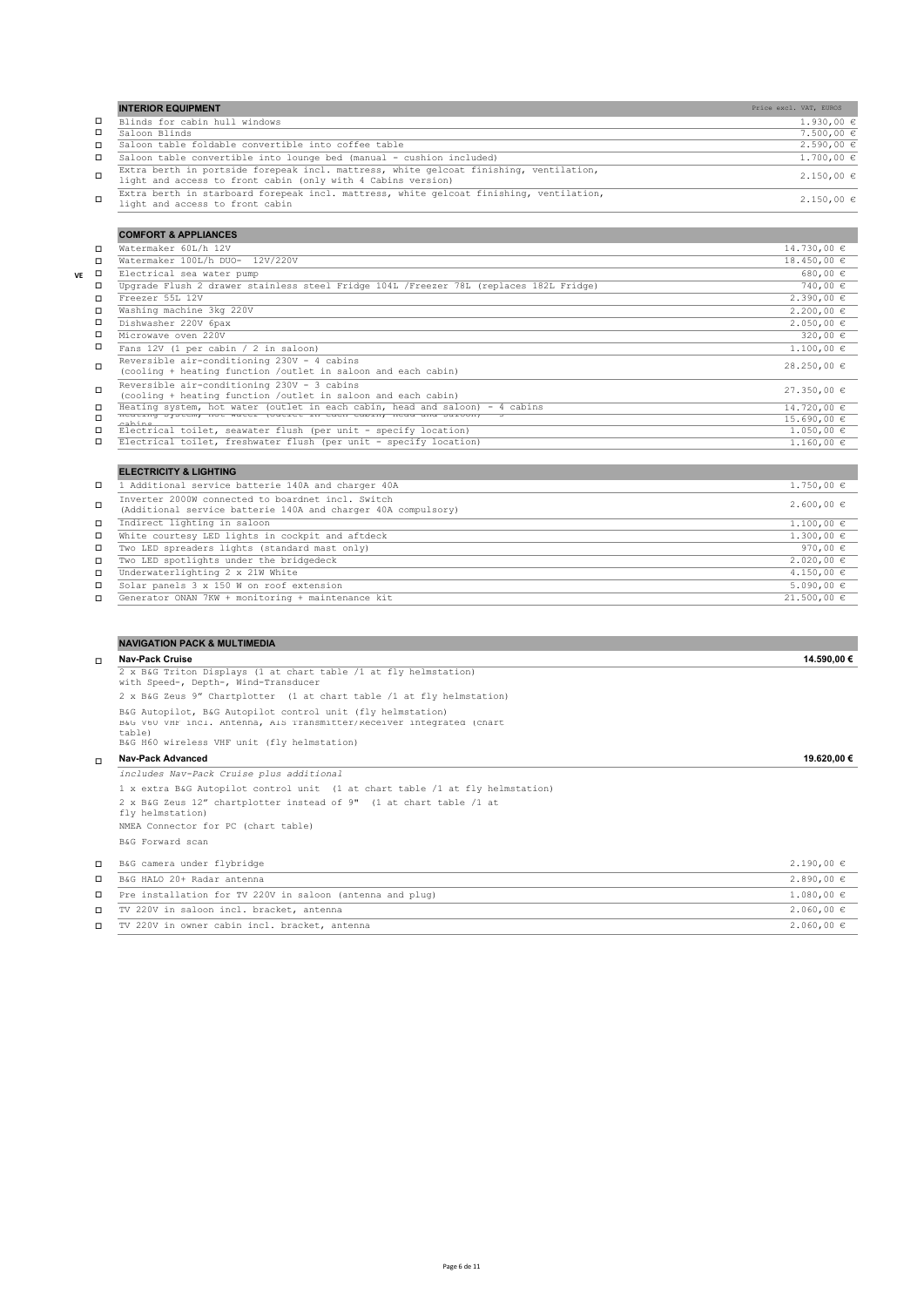|        | <b>60 HZ OPTIONS</b>                                                                                                    |                 |
|--------|-------------------------------------------------------------------------------------------------------------------------|-----------------|
| □      | Upgrade Electrical pack 110V                                                                                            | $3.200.00 \in$  |
| □      | Watermaker 100L/h DUO- 12V/110V                                                                                         | $18.450.00 \in$ |
| $\Box$ | Reversible air-conditioning 110V - 4 cabins<br>(cooling + heating function /outlet in saloon and each cabin)            | $28.800,00 \in$ |
| $\Box$ | Reversible air-conditioning 110V - 3 cabins<br>(cooling + heating function /outlet in saloon and each cabin)            | $27.500.00 \in$ |
| □      | Generator ONAN + monitoring 9KVA-60Hz under 110V                                                                        | $24.300,00 \in$ |
| $\Box$ | Inverter 2000W 110V connected to boardnet incl. Switch<br>(Additional service batterie 140A and charger 40A compulsory) | $2,600,00 \in$  |
| □      | Pre installation for TV 110V in saloon                                                                                  | $1.080.00 \in$  |
| □      | Pre installation for TV 110V in owner cabin                                                                             | $1.080.00 \in$  |
| □      | Pre installation washing machine                                                                                        | $430,00 \in$    |
| о      | Pre installation micro wave                                                                                             | $200,00 \in$    |

|   | <b>SAFETY EQUIPMENT AND DELIVERY</b>                                             |                 |
|---|----------------------------------------------------------------------------------|-----------------|
| □ | 20kg Delta-Anchor, galvanized, chain Ø 10mm, length 70m with crow's feet         | $1.500.00 \in$  |
| П | Dinghy 3,4m (Hypalon) with 15hp Honda outboard engine                            | $11.890,00 \in$ |
| П | 6 pax life raft cat. A with security pack for 6 crew                             | $4.730,00 \in$  |
| О | 12 pax Life raft cat. A with security pack for 12 crew                           | $5.100,00 \in$  |
| П | Antifouling SEAJET PRO (cold water)                                              | 3.900,00 $\in$  |
| α | Antifouling PLATINIUM (tropical water)                                           | $5.350,00 \in$  |
| α | Copper coat                                                                      | 8.400,00 $\in$  |
| □ | Delivery in La Rochelle Marina (1 week harbour incl.)                            | 9.300,00 $\in$  |
| □ | Preparation for seafreight (mast in 2 parts)                                     | $7.500,00 \in$  |
| п | nuministrative papers (without riancization taxes and export rees<br>aycant T2L) | $480,00 \in$    |
|   |                                                                                  |                 |

**INDICATIVE RETAIL PRICE LIST**

*All prices are in EUROS EX Works Rochefort (17300 - France) Incoterms 2000<br>Version 03/2021 - Valid as of AUGUST 11TH 2021<br>Date of issue :AUGUST 11TH 2021 - the previous price list loses its validity.<br>BASED ON BUILDER STAN* 

All weights and measurements are calculation based upon construction documents. The brochure is intended for advertisement only and is not part of a contract, warranty or improve our products and to change its specificatio



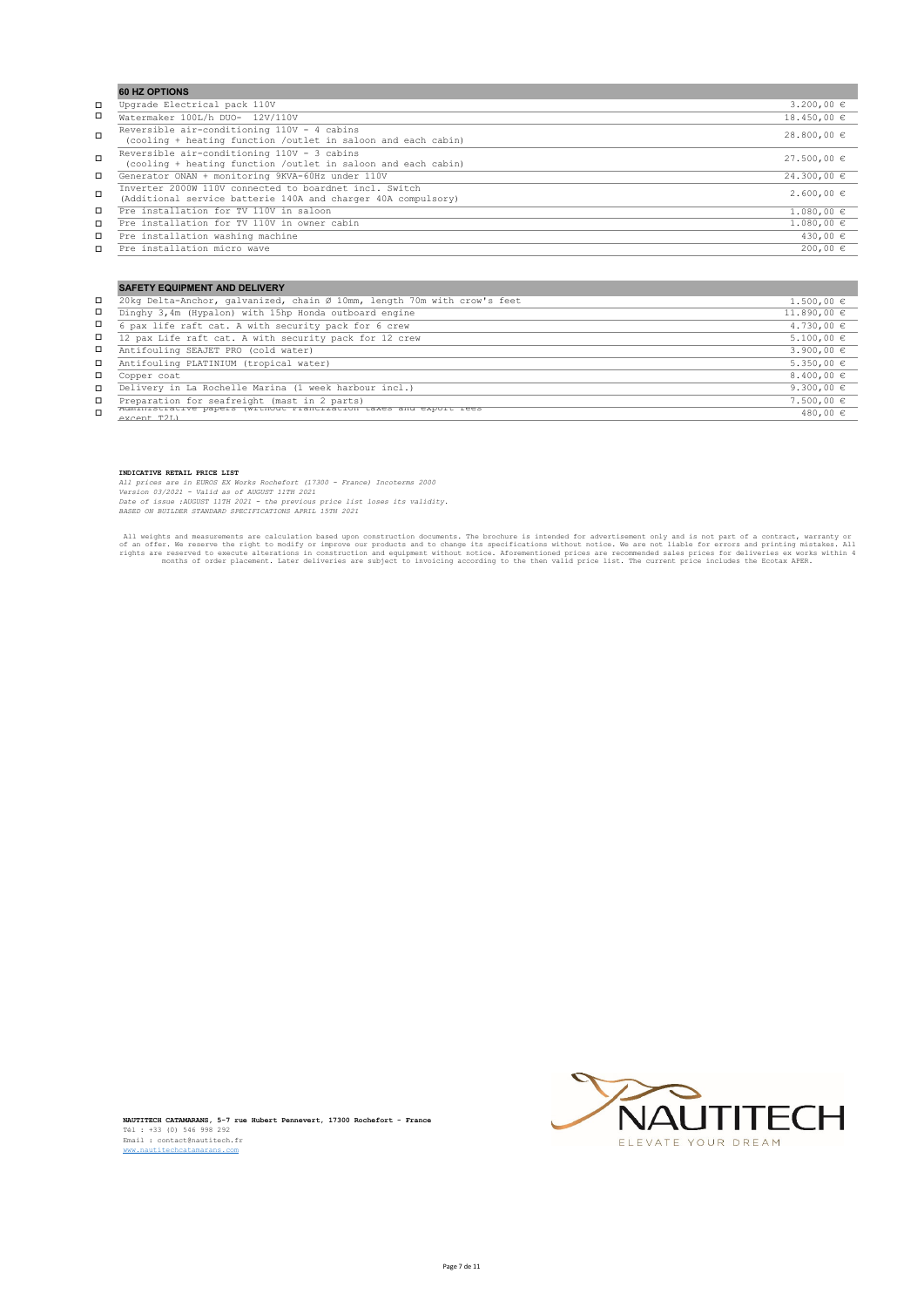# **NAUTITECH 46 FLY**

# **TECHNICAL STANDARD SPECIFICATIONS**

# **APRIL 15TH 2021**



## **TECHNICAL DATAS**

Length overall 13,79 m / 45'3" Length waterline 13,71 m 45'0'' and the 13,71 m 45'0'' Beam overall  $7,54$  m  $/$   $24'9"$ <br>Draught  $1.45$  m  $/$   $4'9"$ Unloaded weight (approx.)<br>
Engine, drive the contract of the contract of the contract of the contract of the contract of the contract of<br>
Diesel, Saildrive Engine power x 50hp Volvo Penta Fuel tank x 300L / 2 x 79 ga Water tank x 300L / 2 x 79 ga Cabins - Heads, standard 3 to 4<br>Berths, standard Version 3 to 8 Berths, standard Version 6 to 8<br>
Full batten mainsail, standard 69 m<sup>2</sup> / 743 sq ft Full batten mainsail, standard  $69 \text{ m}^2$  / 743 sq ft  $69 \text{ m}^2$  / 743 sq ft  $69 \text{ m}^2$  / 743 sq ft  $69 \text{ m}^2$  / 743 sq ft  $69 \text{ m}^2$  / 409 sq ft  $38 \text{ m}^2$  / 409 sq ft  $38 \text{ m}^2$  / 409 sq ft  $38 \text{ m}^2$  / 409 sq f Self-tacking jib, standard 38 m<sup>2</sup> / 409 sq ft 38 m<sup>2</sup> / 409 sq ft 38 m<sup>2</sup> / 409 sq ft 38 m<sup>2</sup> / 409 sq ft 38 m<sup>2</sup> / 409 sq ft 38 m<sup>2</sup> / 409 sq ft 312 m Height of mast above water Line (approx.)<br>Architect Interior Design Roseo Design Roseo Design Roseo Design Roseo Design Roseo Design Roseo Design Roseo Design Roseo Design Roseo Design Roseo Design Roseo Design Roseo Design Roseo Design Roseo Design Roseo Design Roseo Desig

CE-Certification Category A (12 Pers.) CE-Certification Category B (12 Pers.) CE-Certification Category C (24 Pers.) CE-Certification Category D (24 Pers.)

# **CONSTRUCTION**

Hull and Deck made of fibreglass and polyester sandwich infusion - VacuTec process Hull and Deck in gelcoat white Coachroof in gelcoat white & grey Gold stripe on hull stripe of  $\mathcal{L}$  and  $\mathcal{L}$  and  $\mathcal{L}$  and  $\mathcal{L}$  and  $\mathcal{L}$  and  $\mathcal{L}$  and  $\mathcal{L}$  and  $\mathcal{L}$  and  $\mathcal{L}$  and  $\mathcal{L}$  and  $\mathcal{L}$  and  $\mathcal{L}$  and  $\mathcal{L}$  and  $\mathcal{L}$  and  $\mathcal{L}$  a Keel in GRP laminated and bonded to hull 4 x Double Hull windows including opening porthole 4 x Hull windows including opening porthole

 $1,45$  m /  $4'9"$ Diesel, Saildrive Marc Lombard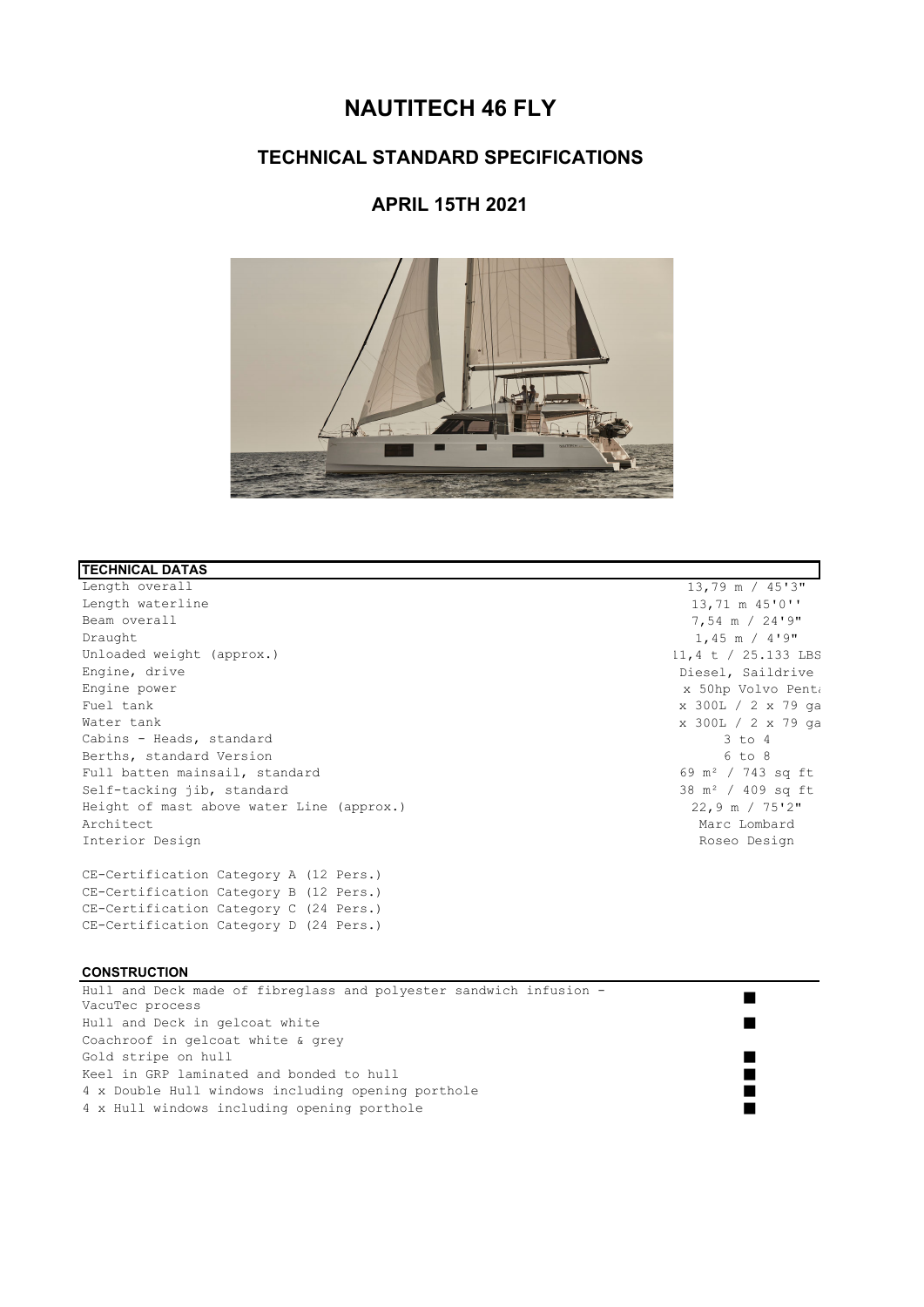# **RIG AND DECK HARDWARE**

| <b>NO AND DESIGNATION</b><br>Aluminium deck stepped mast, anodised, with two spreaders sets<br>▅ |  |
|--------------------------------------------------------------------------------------------------|--|
| Aluminium boom, anodised                                                                         |  |
| Running rigging                                                                                  |  |
| Mainsheet traveller on the coachroof                                                             |  |
| 3 x Lewmar Evo aluminium winches 2-gear, self-tailing on flybridge                               |  |
| 2 x Winches handles and pockets                                                                  |  |
|                                                                                                  |  |
| <b>SAILS</b>                                                                                     |  |
| Full batten mainsail (3 reef Lines), Dacron                                                      |  |
| Self-tacking Solent in Dacron, incl. UV protection strip                                         |  |
|                                                                                                  |  |
| <b>DECK/ STERN PLATFORM</b>                                                                      |  |
| Guardrail on hull sides with stainless steel wires<br>■                                          |  |
| 2 x Forward pulpits                                                                              |  |
| 6 x Mooring cleats, aluminium                                                                    |  |
| Anodised aluminium forward beam                                                                  |  |
| Polyester safety net laced to hull and front beam                                                |  |
| Bow anchor locker and storage<br>٠                                                               |  |
| 10 x openable deck hatches (1 additionnal in the 3 cabin Version)                                |  |
| Aft pushpits                                                                                     |  |
| 2 x stainless steel handrails on stern                                                           |  |
| 2 x Engine compartment hatches                                                                   |  |
| Foldable bathing ladder on starboard<br>٠                                                        |  |
|                                                                                                  |  |
| <b>COCKPIT / TRANSOM</b>                                                                         |  |
| Spacious open style cockpit, 2 large benches on starboard and portside<br>▅                      |  |
| Teak grating over cockpit drainage                                                               |  |
| Storage Locker                                                                                   |  |
| 3 x large cockpit lockers                                                                        |  |
| Liferaft locker in the aft beam                                                                  |  |
|                                                                                                  |  |
| <b>FLYBRIDGE</b>                                                                                 |  |
| Access from cockpit via stairs on portside                                                       |  |
| Helm station with compass and stainless steel leather covered steering                           |  |
| wheel                                                                                            |  |
| Electric engine throttle                                                                         |  |
| Helmsman seat with foldable backrest                                                             |  |
| Rope bags                                                                                        |  |
| U-shaped settee                                                                                  |  |
| Adjustable sunbed backrest                                                                       |  |
| Stainless steel handrail around flydeck                                                          |  |
| 2 x stainless steel handrails on coachroof                                                       |  |
| Communication porthole between fly & salon                                                       |  |
|                                                                                                  |  |
| <b>PROPULSION / STEERING</b>                                                                     |  |
| Soundproofing in engine compartments                                                             |  |
| 2 x 50hp diesel engines Volvo Penta (Saildrive)                                                  |  |
| Diesel gauge                                                                                     |  |
| Alternators 115Ah (1 x per engine)                                                               |  |
| 2 x 3-blade fixed aluminium propellers                                                           |  |
| GRP rudders with stainless steel stock                                                           |  |
| Emergency tiller<br>▄                                                                            |  |
| <b>ELECTRICAL MANAGEMENT SYSTEM</b>                                                              |  |
| 1 x 12V / 140Ah services batterie<br>▅                                                           |  |
| 2 x 12V / 90Ah engine batteries (no maintenance)                                                 |  |
| 12V Electrical panel at companion-way Portside                                                   |  |
| Gauge for service battery bank                                                                   |  |
|                                                                                                  |  |
| <b>LIGHTS</b>                                                                                    |  |
| LED navigation lights and anchor Light                                                           |  |

LED ceiling lights in cabins, bathrooms, saloon and cockpit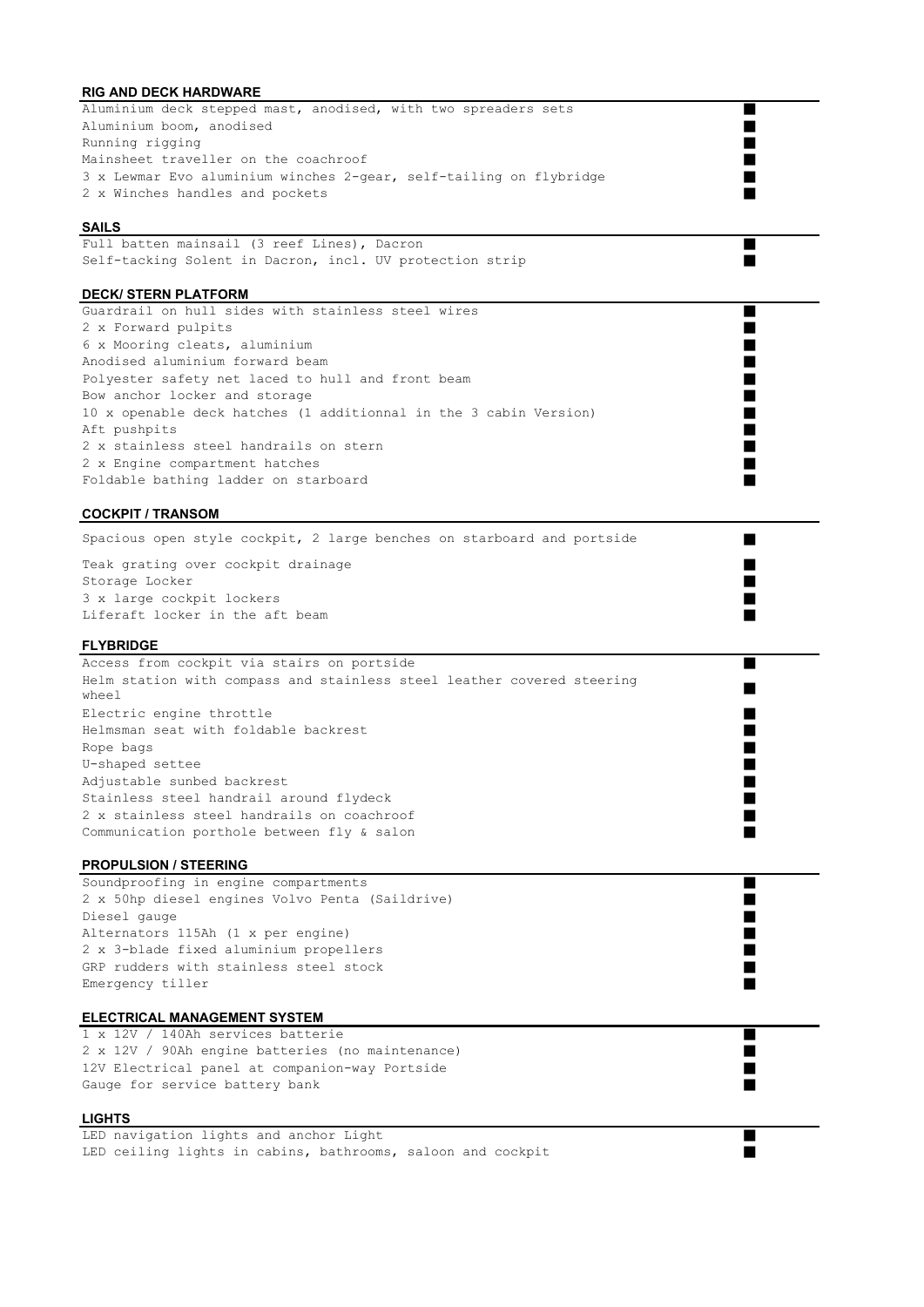## **PLUMBING**

2 x 85L holding tanks (one per hull / 65L in owner cabin) 2 x 300L freshwater tanks Warm water boiler via engine-cooling, 60L Pressurised water system Indicator for freshwater Electric and manual bilge pumps in both hulls Electric bilge pumps in both engine compartments

## **INTERIOR LAYOUTS**

Available Versions

4 Cabins



3 Cabins - Owner Version



#### **Generalities**

Interior woodwork in walnut Light walnut flooring GRP - White Ceiling liner Silvertex ICE Vertical roof frame, black Horizontal roof top frame, white plywood Saloon baseboard, black

#### **Saloon**

Comfortable saloon area with a lounge style sofa on port Large daybed on starboard with storage (1 locker & 1 drawer) Storage under the seats Fabric upholstery and the state of the state of the state of the state of the state of the state of the state of the state of the state of the state of the state of the state of the state of the state of the state of the s Mast pillar black leather covered Stainless steel handrail Double sliding doors, Lockable Deckhouse windscreen with 2 integrated hatches